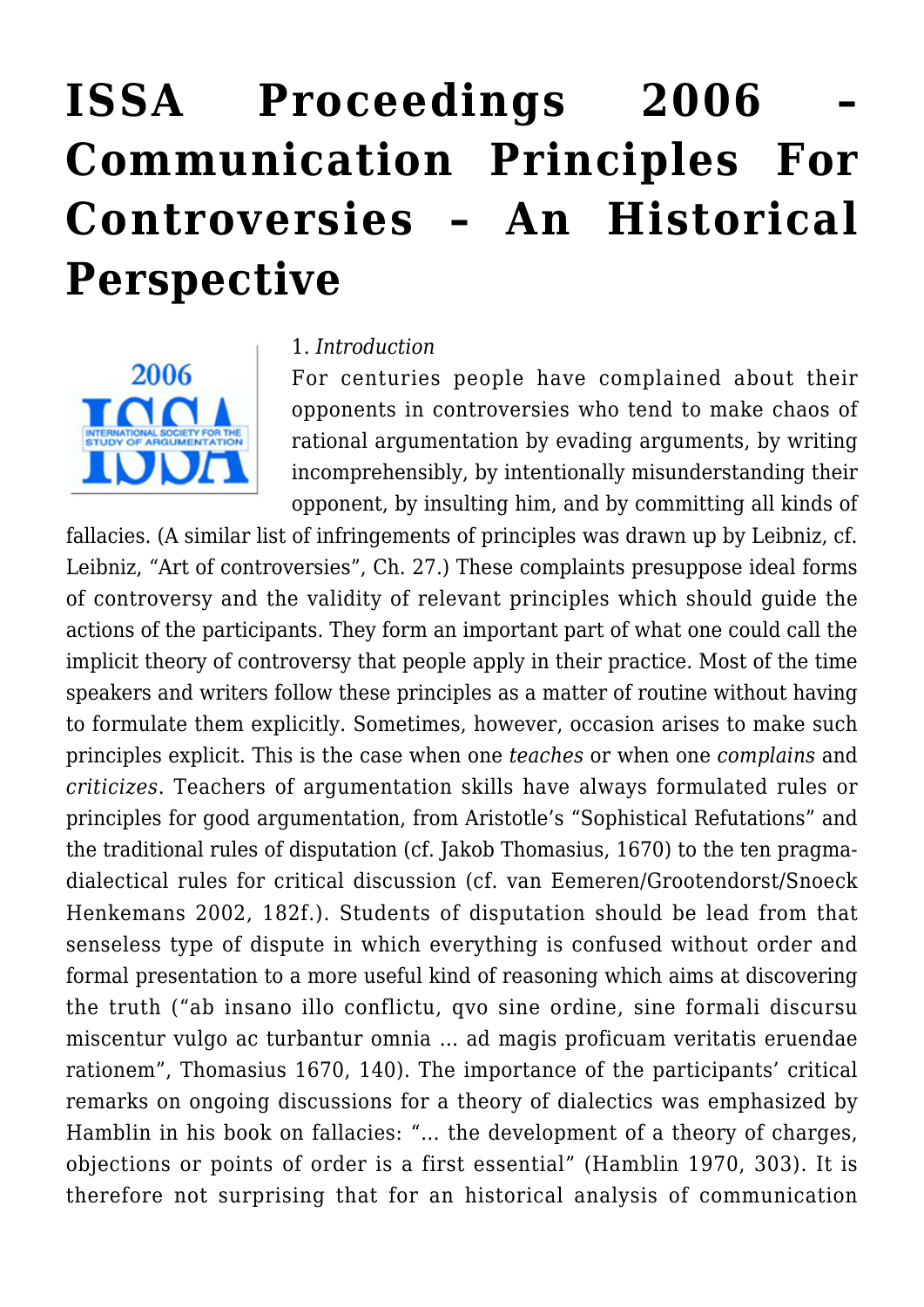principles the complaints and accusations concerning dialectical malpractice uttered in the course of historical controversies should form a prime source of data (cf. Fritz 2005).

Before embarking on a survey of such principles I should like to clarify what I mean by communication principles. The simplest way to do this is to say *communication principles* are basically what Grice called *maxims of conversation* (cf. Grice 1989, 26ff.). In saying this, I am not subscribing to the Gricean theory in general, including the cooperative principle etc. As far as the assumption of basic principles is concerned, my sympathies lie with theories like Hintikka's (Hintikka 1986) and Kasher's (Kasher 1976) who emphasize the foundational role of some kind of rationality principle – which of course was also mentioned by Grice (Grice 1989, 29f.). However, I feel that at the present stage of research it may be useful to concentrate on the *empirical* study of communication principles in order to get a more vivid picture of how rationality is put into practice. And maybe this empirical approach will also show that there are principles which are *not* in any simple way related to standard assumptions of rationality, e.g. principles which people inherited from earlier periods without adapting them to new communicative demands.

Taken at a certain level, such principles seem to be fairly simple and universal, like for example the principle of relevance, but as soon as we go into empirical detail we realize that the principles people mention (and follow) are often much more fine-grained and that they form highly complex families which are differentiated according to social groups (e.g. scholars vs. courtiers) and types of text (pamphlets vs. reviews) etc., and which, for good reasons – this is a basic assumption of this paper – are historically variable. If such principles are indeed derived from a general principle of rationality, then what counts as an *application* of this general principle is a rather complicated matter and can be assumed to be subject to historical changes. On the one hand, there are long-lasting traditions of certain principles, e.g. the Aristotelian tradition of criticizing certain types of fallacies, on the other hand there are obvious changes over time which are linked to social developments, e.g. the development of social groups, the development of a culture of conversation, or the developments of media. A few examples may be in order: In 17th century polite conversation, contradicting an equal was a highly problematic move, which had to be accompanied with face-saving utterances (cf. Shapin 1994, 114ff.). When 17th century scholars became advisers at court, they had to give up their academic bickering. And when the new scientific journals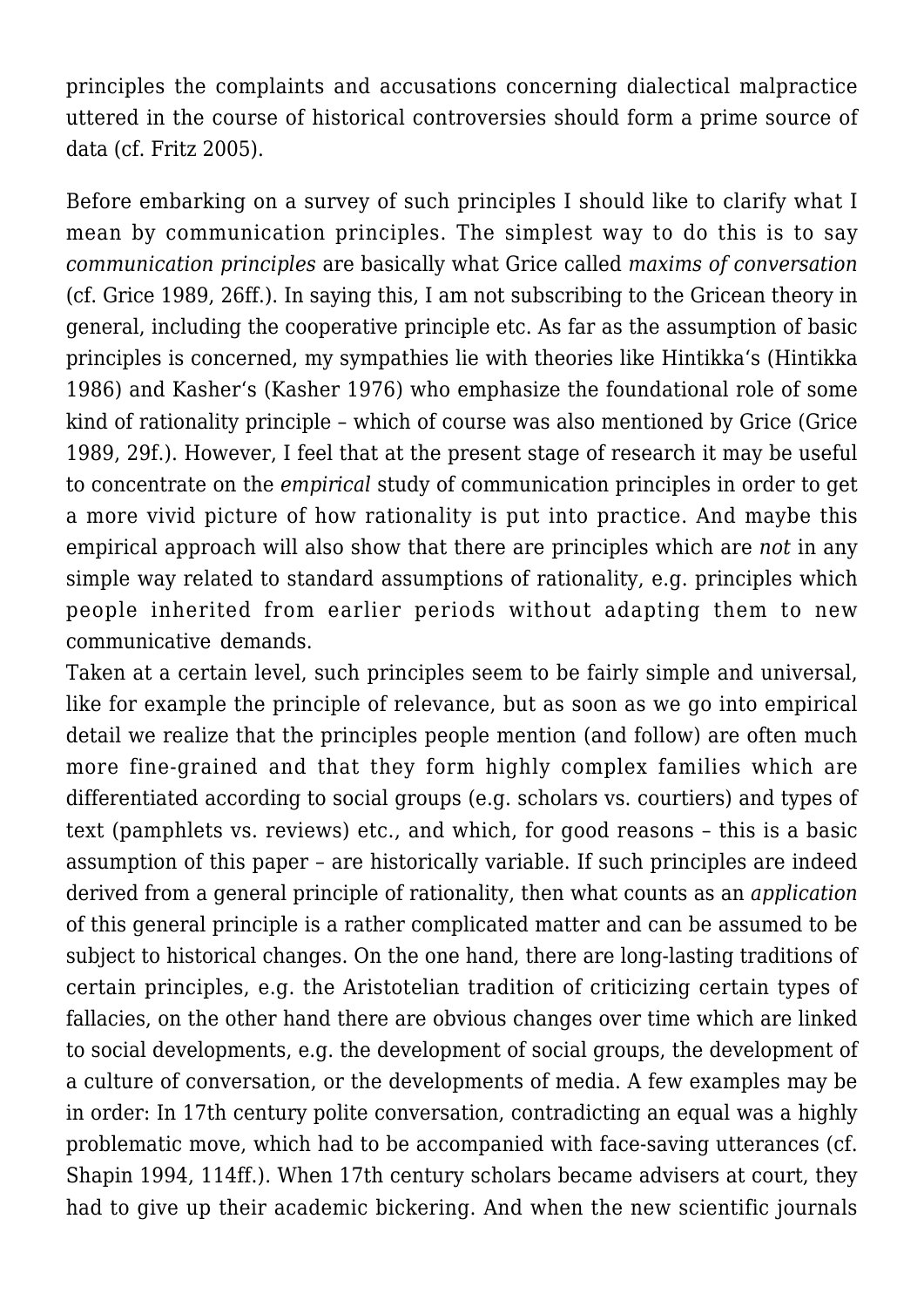were created by the end of the 17th century, academic discussions had to conform to new principles of text production, which differed from traditional pamphlet writing.

The following observations are based on case studies within the framework of Historical Pragmatics, mainly from the 16th to the 18th century.**[i]** In this framework, the history of communication principles is part of the study of the conditions of continuity and change in forms of communication. Controversies are a particularly rewarding object of study for Historical Pragmatics, as they show fairly clear basic structures, as there is a large amount of interesting data available, and as many of the writers of polemical texts tended to reflect on their own polemical practice and that of their opponents.

# 2. *Types of communication principles*

In order to illustrate the range of principles we are dealing with, I shall now present a selection of principles which are regularly mentioned in early modern controversies. This is an open list and a rather mixed collection, partially ordered, which could be analysed into different groups, e.g. logical principles, dialectical principles, rhetorical principles, hermeneutical principles, principles of text production, linguistic principles, and politeness principles.**[ii]** Of course, these labels only give a vague indication of the type and background of the respective principles, quite apart from the fact that, for example, rhetorical principles shade into dialectical ones (cf. van Eemeren/Houtlosser 2002) and both types of principles determine principles of text production. I shall give the whole list first, then comment on a few of them, and finally deal with two types of principle in more detail. Of course, each one of them would deserve a detailed study, which indeed some of them have received, e.g. principles banning *ad hominem* moves or certain types of arguments from authority (cf. van Eemeren & Grootendorst (1993), Walton (1997) and others).

1. Statements should be truthful.

2. Claims should be given adequate backing. (One should not make *nudae assertiones*, "naked assertions").

3. The critic carries the burden of proof (*principle of onus probandi*).

4. Claims should be refuted completely point by point (*principles of completeness and thoroughness*).

5. One should state the main question (the *status controversiae*) clearly and correctly.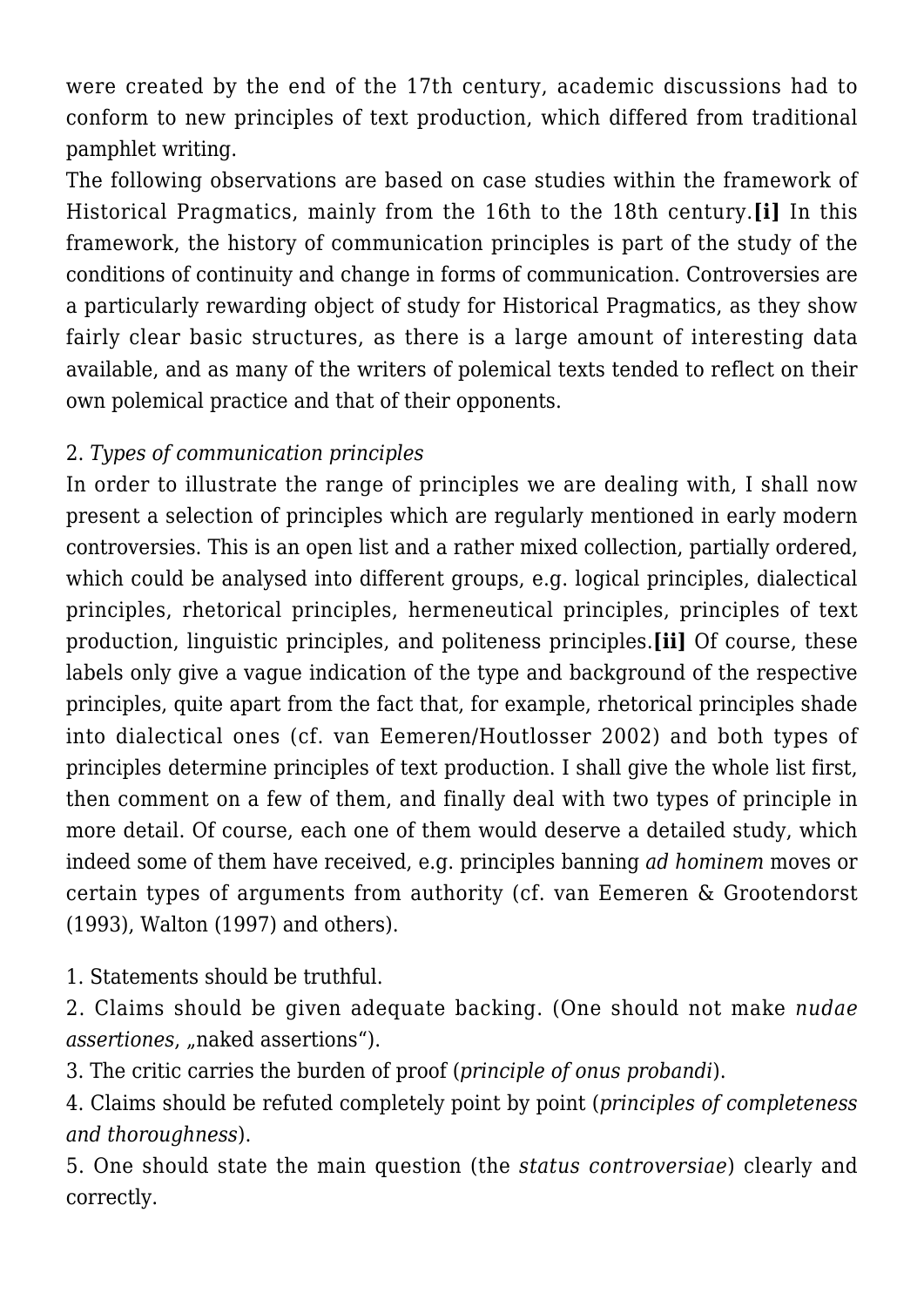6. One should relate one's arguments to the main question.

7. One should avoid irrelevant topics.

8. One should avoid unnecessary repetition of arguments.

9. One should be brief (*the principle of brevity, amabilis brevitas*).

10. One should write clearly and comprehensibly (*the principle of perspicuity*).

11. One should not use meaningless jargon (e.g. scholastic terminology).

12. One should avoid formal fallacies (e.g. *a particulari ad universale*).

13. If considered necessary, one should set out the arguments "in form" (i.e. in the explicit form of a syllogism).

14. One should not rely (exclusively) on arguments from authority.

15. One should avoid personal attacks (*ad hominem*).

16. One may (or: one should not) retort in kind (*retorsio*).

17. One should give a reasonable interpretation to the utterances of the opponent (*principle of charity*).

18. One should take the perspective of the other party (la place d'autruy, cf. Leibniz, "Art of Controversies", Ch.

19. One should not make fun of the opponent and take his arguments seriously (*principle of seriousness*).

20. One should not use rhetorical devices like irony or sarcasm.

21. One should be polite towards the opponent (*politeness principles*).

22. One should approach the opponent in a spirit of Christian meekness. (cf. Matthew 5, 5)

23. One should be tolerant towards one's opponents.

A first group of principles, which includes, amongst others, the backing of assertions, the burden of proof, the point-by-point principle, the principles concerning fallacies, and various relevance principles, belongs to the hard core of principles taught within the tradition of academic disputation, which were part of the curriculum in all European universities during the Early Modern age. As can be seen from the form of traditional pamphlets and from frequent remarks of their authors, these principles were transferred also into controversies outside university life. So they form the backbone of the common-sense theory of controversy. A good example is the principle requiring the correct statement of the question under debate (*formare statum controversiae*), which is the duty of both participants in a disputation at the beginning of each round. This principle explains why participants often complain that the opponent has not properly or correctly stated the main question. The burden-of-proof principle can be traced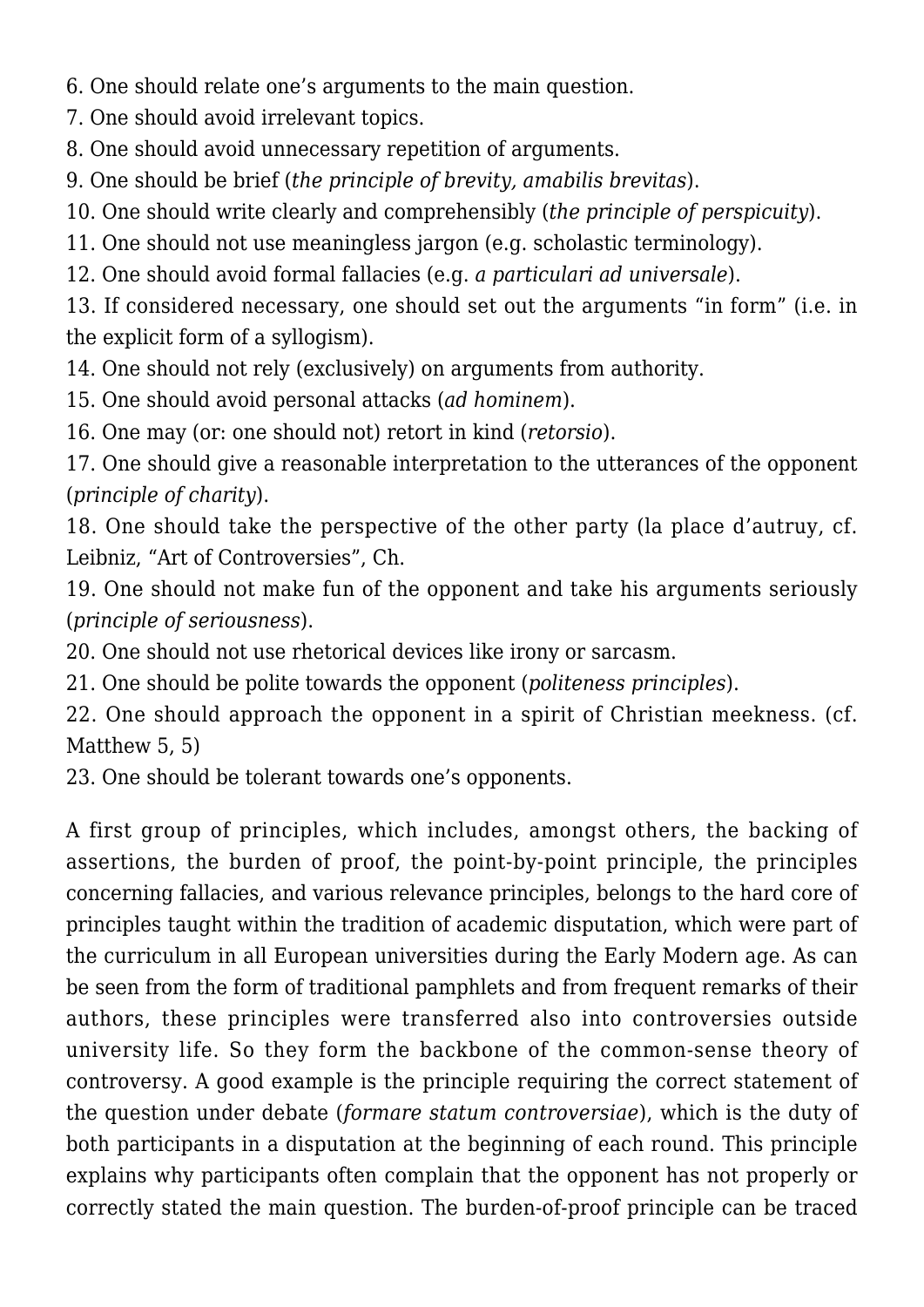back to both the disputation rules and to basic rules of legal procedure. As it lowered the requirements of proof for the proponent (the *respondens*), it could be exploited strategically to uphold a thesis not by proving it, but by only refuting the objections of the opponent (cf. Leibniz, "Art of Controversies", Ch. 41). One could also decline to prove a thesis considered to be generally accepted by claiming that in defending this thesis one had the role of respondent. This move was made as late as 1778 by Melchior Goeze in his famous controversy with Lessing (Goeze 1893, 170). The example shows that this principle tends to favour traditional standpoints as opposed to new standpoints. In view of the strategical importance of the burden of proof, it is not surprising that trying to shift the burden of proof was a frequent type of move in traditional controversies. The point-by-point principle determines the characteristic form of pamphlets in the 16th to 18th centuries. I shall have more to say about this principle in paragraph 4.

Among the principles directed against the committing of fallacies, the one forbidding arguments from authority is of particular historical interest. Throughout the 17th century disputes between the "ancients" and the "moderns", denouncing the reliance on classical authorities like Aristotle for physics, Pliny for natural history, and Galenus for medicine was a frequent move on the side of the "modernists". However, interestingly enough, the modernists themselves also frequently referred to expert opinion, but naturally they preferred modern authorities, whom they explicitly introduced using epitheta like "the famous X" and similar laudatory expressions. In his polemic against traditional medicine, Janus Abrahamus à Gehema introduced the "unwavering reformer Bontekoe" ("der unverzagte Reformator Bontekoe", Gehema 1688, Vorrede, p. 4) and referred to "the excellent Englishmen Boyle, Entius and Charlton" ("die vortrefflichen Engelländer"), of which the last (Charlton) had provided "wonderful proofs" ("herrliche Beweißthümer", Gehema 1688, 9).

A number of principles could be subsumed under the heading of *efficieny* principles, e.g. the principle of brevity, the principle of non-repetition, various principles of relevance, and principles of comprehensibility and perspicuity. Many of these were traditional rhetorical principles, of which some, however, had a particular historical flavour, e.g. the principle of comprehensibility presupposed in anti-traditionalist accusations against Aristotelian school philosophers by authors like Hobbes, Locke and many others. In his controversy with Bishop Bramhall, Hobbes frequently accused his opponent of incomprehensible jargon: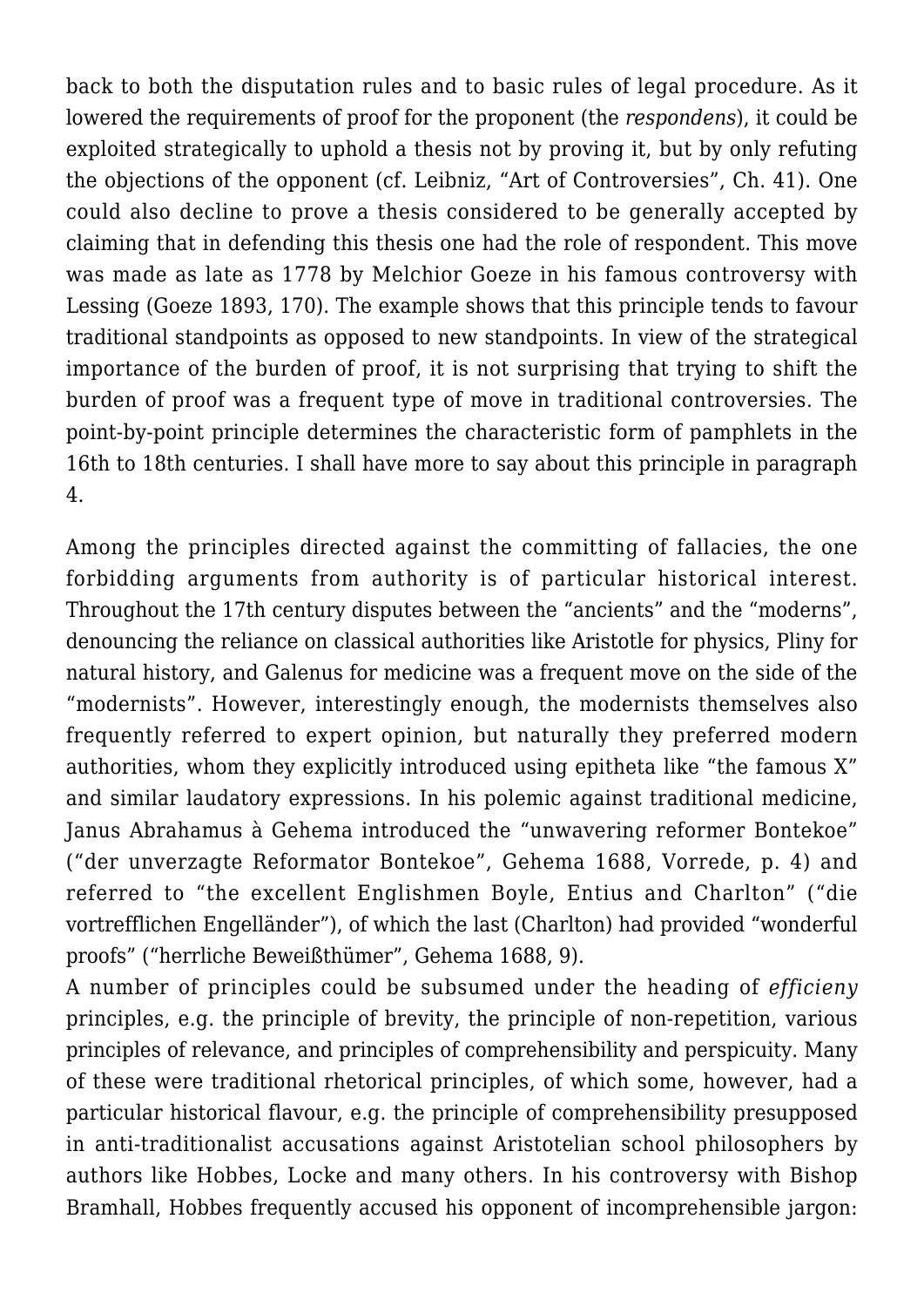"This term of *insufficient* cause, which also the Schools call *deficient*, that they may rhyme to *efficient*, is not intelligible, but a word devised like *hocus pocus*, to juggle a difficulty out of sight." [...] ...I can make no answer: because I understand no more what he means by sufficiency in a divided sense, and sufficiency in a compounded sense, than if he had said sufficiency in a divided nonsense, and sufficiency in a compounded nonsense" (Hobbes 1656/1841, 384). This is one of Hobbes's favourite ploys, and Bramhall was thoroughly annoyed with him for using it. In a similar vein, Locke wrote in his "Essay": "(The schoolmen) procure to themselves the admiration of others, by unintelligible Terms (Locke 1689/1975, 494).**[iii]**

Another group of principles concerns the relationship between the two antagonists. These are partly politeness principles forbidding face-threatening acts, partly principles advocating a serious and charitable attitude towards the opponent and his standpoint. Of these, the principle of taking the perspective of the other, which was discussed by Leibniz, is particularly interesting. I shall make a few remarks on this principle in the following paragraph. A noteworthy antirhetorical principle is the one banning irony and sarcasm. This principle marks a boundary between dialectics and rhetoric, where scientific discourse was not supposed to trespass. Retorsion (*retorsio*), e.g. answering an insult with an insult, was legally permitted (*ius talionis*), but it stood in conflict with Christian ethics. A Christian should not reply in kind and answer an insult with an insult. He should, on the contrary, "turn to (his opponent) the other cheek also" (Matthew 5, 39). In this respect, theologians did often not behave like Christians. But they had a good excuse: In dealing with heretics one was allowed to use sharp weapons.

# 3. *Properties of communication principles and their contexts of application*

To understand the role of communicative principles in the history of forms of communication, one has to take into account some of their properties and contexts of application:

(i) A first fact is that *principles are* just as often *violated as* they are followed and mentioned. The same person will claim that one should not insult one's opponent and start insulting him in the worst fashion a few pages later. This has to do with the pragmatic structure of controversies, including different aims of the opponents, different styles of argumentation, the presence of an audience etc. (ii) A second point is that we often find a *conflict of principles.* It is, for example, often impossible to give a complete survey of a problem and to be brief at the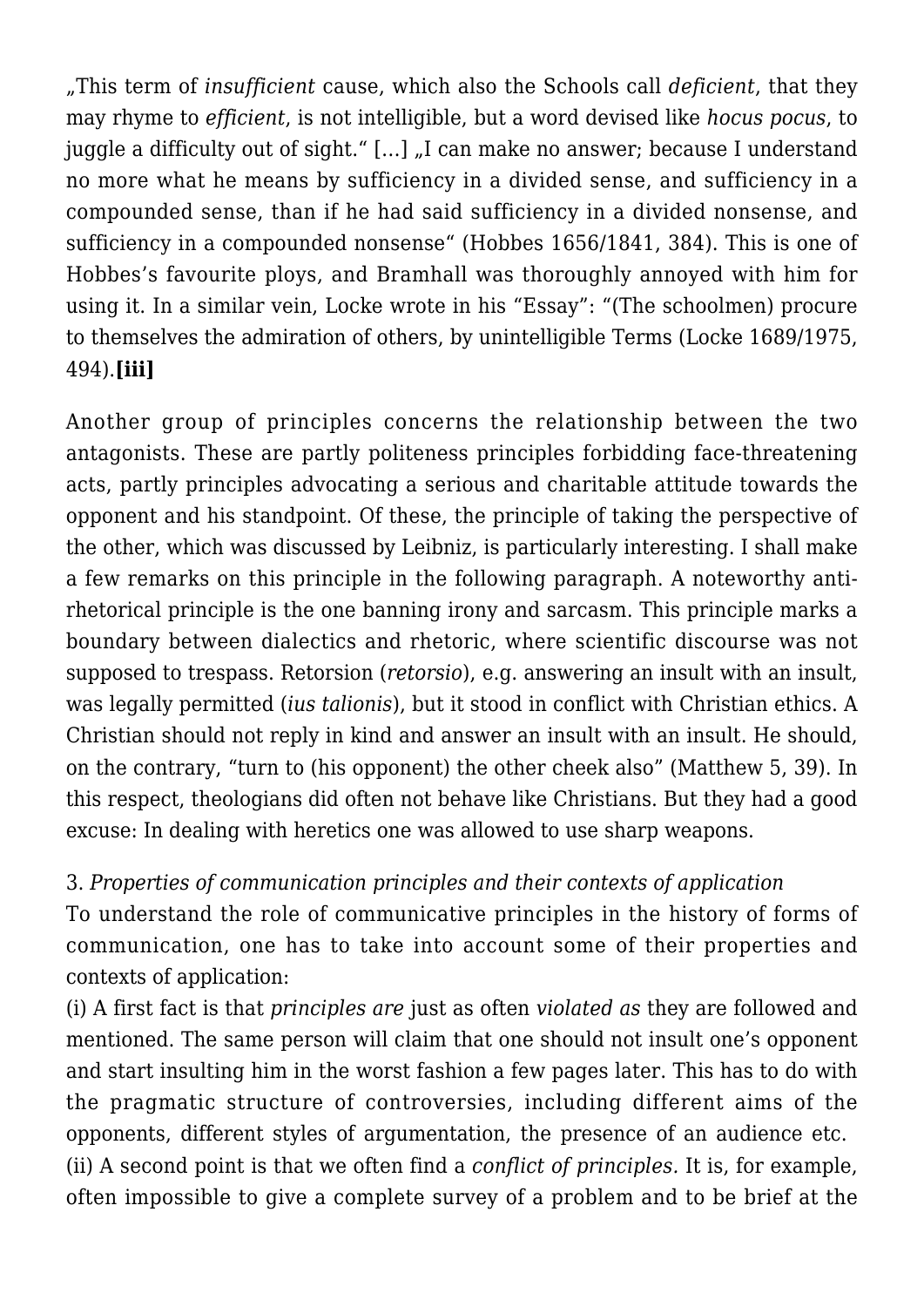same time. In such cases, the principles of completeness and of brevity are in conflict. So speakers have to balance the advantages and disadvantages of following one principle or the other, and they have to find some kind of compromise. In some cases both a principle and its counter-principle are invoked, as in the case of retorsion.

(iii) The third point is that *certain principles hold for some types of communication or text types and not for others*. Seriousness, for example, is strictly demanded in some parts of a controversy and less so in others. As Nicholas Jardine remarked in his book on the controversy of the astronomer Kepler with Ursus: "Whereas in a *refutatio* aggressive irony, ad hominem appeals, and even jocular facetiousness are quite proper, the tone of a *confirmatio* (i.e. a statement of one's own position, e.g. Kepler's *Apologia pro Tychone*, G.F.) is supposed to be modest, confident and fully serious"(Jardine 1984, 78). Another example, also from the astronomer Kepler, shows that some principles were only considered valid for certain domains of discourse. When, in the year 1609, Kepler conducted a controversy about astrology with an old acquaintance (Helisaeus Röslin), the latter insisted that Kepler should be more polite and friendly. Kepler, however, replied that in *scientific* discourse – as opposed to *political* discourse – politeness and friendliness had to come second to clarity (cf. Kepler 1610, 111, 21ff.). A similar claim was made some 150 years later by the German author Lessing in his controversy with Klotz (cf. Dieckmann 2005, 222). This distinction is closely related to the contrast of quarrelsome scholar vs. civil gentleman, which was a stereotype in the discourse about politeness in the second half of the 17th century.

(iv) The friendliness example also shows that the application of principles is to a certain extent *negotiable*.

(v) To understand the status of certain principles one has to know their *context of justification*. Some politeness principles can be justified on the basis of Christian ethics (e.g. the principle of meekness), others on the rules of courtly conduct. Very often, of course, there is a convergence of Christian and courtly principles. In some cases principles seem to be rooted (and justifiable) either in the context of argumentative *strategy* or in the context of an *ethics* of controversy – or both. A case in point is the principle that one should take the perspective of the other, *la place d'autruy*, as Marcelo Dascal showed for Leibniz (Dascal 1995). Leibniz considered following this principle both strategically useful and morally advisable. These contexts of justification can also change over time, as in the case of politeness principles.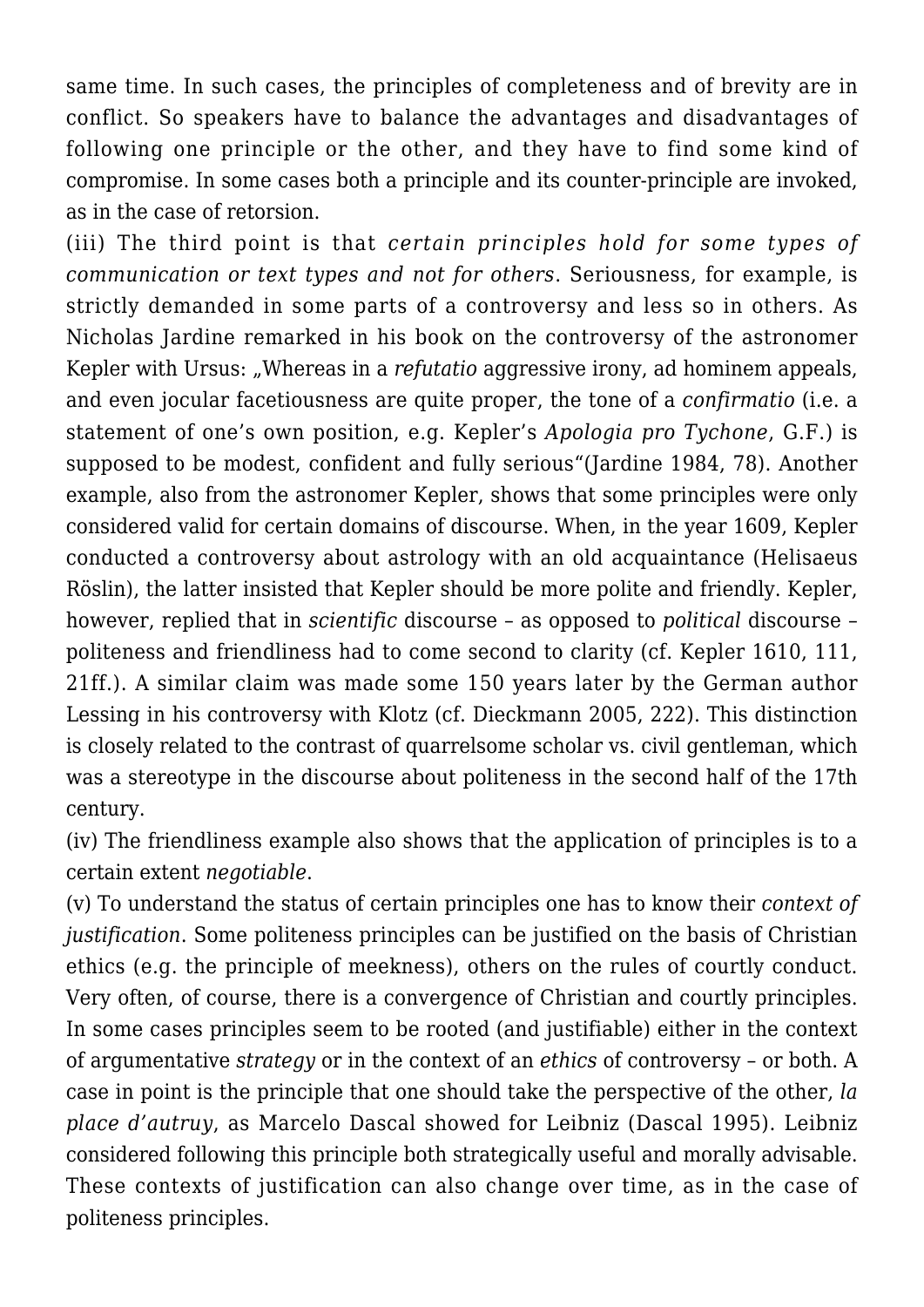(vi) To understand the status of communication principles one also has to know the *consequences of their application*. I shall exemplify this point in paragraph 4 by showing some of the consequences of the point-by-point principle.

(vii) My final point is a consequence of the others: Communicative principles and their ranges and modes of application are *historically variable.* A simple example is the principle of brevity which is often mentioned but rarely applied in 17th century pamphlets, which tend to be notoriously long. This principle gained a much higher degree of practical relevance when controversies started to be conducted in journals which provided less space to the opponents, who were therefore forced to be brief. This generated new genres of text like short critical notices and reviews. Principles of politeness also form a highly interesting case in point, to which I shall return in paragraph 5.

# 4. *The principle of point-to-point refutation*

To demonstrate the consequences of the application of a certain principle I shall now turn to the principle of point to point refutation, a principle which plays a major role in many controversies from the 16th to the 18th century. This principle determines to a large extent the textual structure of traditional pamphlets and it also contributes to the dialogical coherence between successive contributions in a controversy. As mentioned before, it derives from the rules of disputation, which were taught in all the universities in Europe during the early modern age. And from there it was taken over into the practice of controversies outside the university. In its strict version the principle requires that a participant in a controversy should answer

- (i) all the points raised by his opponent
- (ii) and only those points
- (iii) and answer them in the given order.

This principle has a number of interesting properties and consequences. Point-bypoint refutation is both a logical strategy and a strategy of topic management. From the point of view of logic it is a safety strategy. If one wants to make sure that all the opponent's theses have been refuted, one has to refute each one individually. (Of course, there are also master arguments, with which one can refute whole sets of theses.) From the point of view of topic management, the principle is meant to avoid topical chaos, as 17th century authors writing on the rules of disputation explicitly stated. Point-for-point follows quite naturally from the principles of relevance and completeness, and it therefore corresponds to a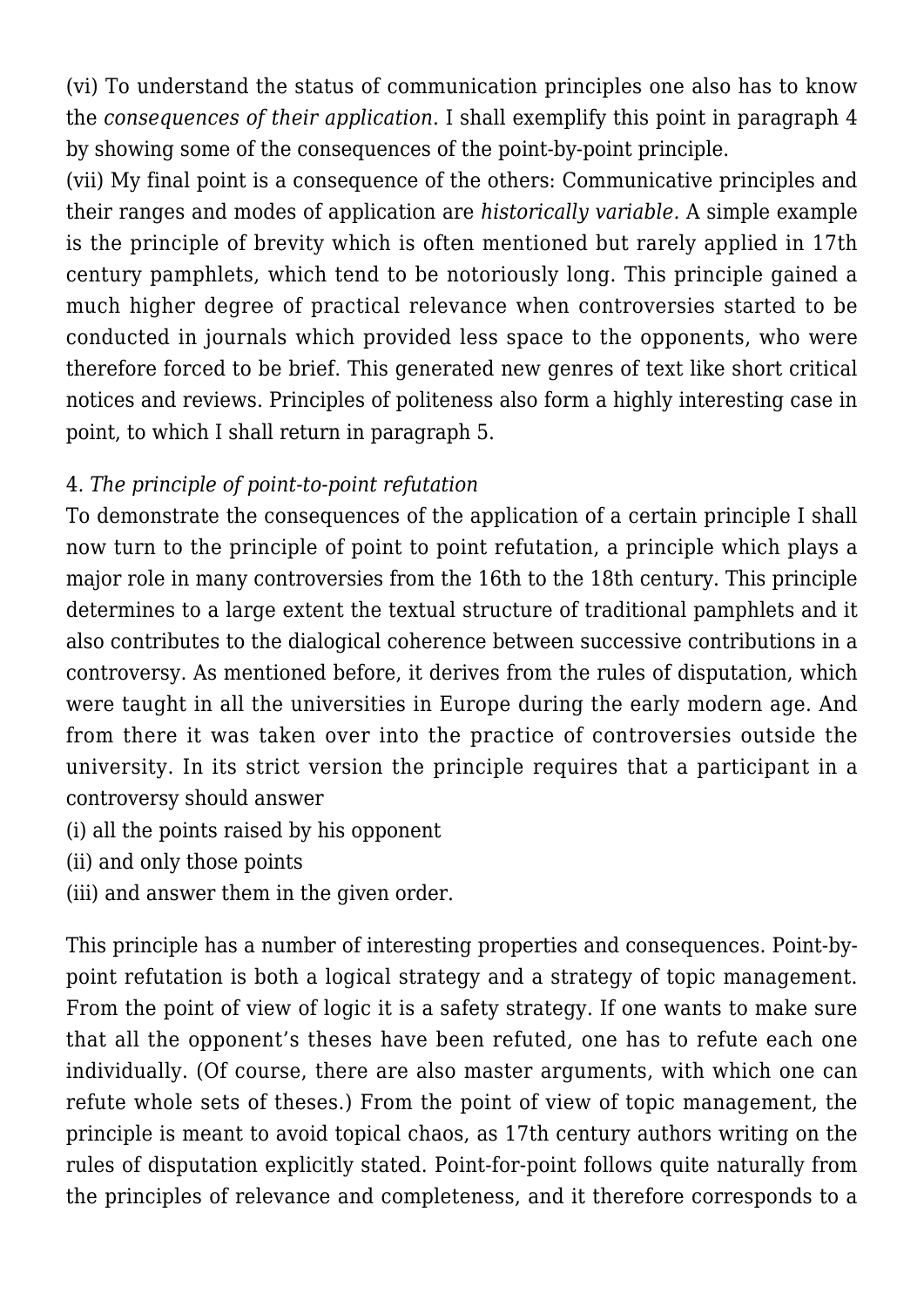natural strategy of everyday conversation. If a speaker wants to be cooperative, he will deal with all the aspects of a topic which his partner introduced. One of the possible sequencing strategies in this situation is to actually follow the order in which the other person introduced certain aspects of the topic in hand.

Now, in controversies based on this model, the strategy governed by this principle had both advantages and disadvantages for the players. An advantage of this model consisted in the fact that the principle clearly indicated what was expected of the refuting party and thus provided a standard of quality. Lack of completeness and lack of orderliness could both be used as criteria for criticizing the quality of the opponent's contribution. The principle could even be used as a kind of decision procedure: If the opponent failed to refute the claims of the proponent point by point, he could be declared the loser.

But there are also grave *dis*advantages. Once an author had introduced a number of points in a certain order, this determined the structure of the controversy for his opponent and, later on, for himself, which could have far- reaching consequences. Commitment to the principle of completeness forced an author to deal with points which he really considered irrelevant. For example, in the last few pages of a pamphlet directed against two Jesuits in 1586, the Protestant theologian Osiander stated that a number of points raised by his opponents were totally irrelevant but that he would answer them nevertheless, so that his opponents could not say he had not read them or had not been able to refute them (Osiander, "Verantwortung", 1586, 95). Therefore, commitment to this principle had an inflationary effect and often lead to the production of very long and boring pamphlets. Furthermore, contemporaries remarked on the fact that having to treat all this rubbish made a writer frustrated and aggressive.

Secondly, in those cases where the original order of points was not convenient for the opponent he would have to give extra arguments why he wanted to change the given order, and he would still be suspected of dodging the issue.

Thirdly, if an opponent wanted to introduce extra information or new claims, he had to arrange them within the existing framework of topics, which was often rather awkward and lead to badly-structured texts. So the principle favoured a conservative treatment of topics. One can often notice the authors struggling with this principle by explicitly announcing digressions and by introducing additional statements of their own position on top of the point-by-point refutation. Examples of these textual strategies could be supplied from various authors, e.g. from Kepler or Hobbes.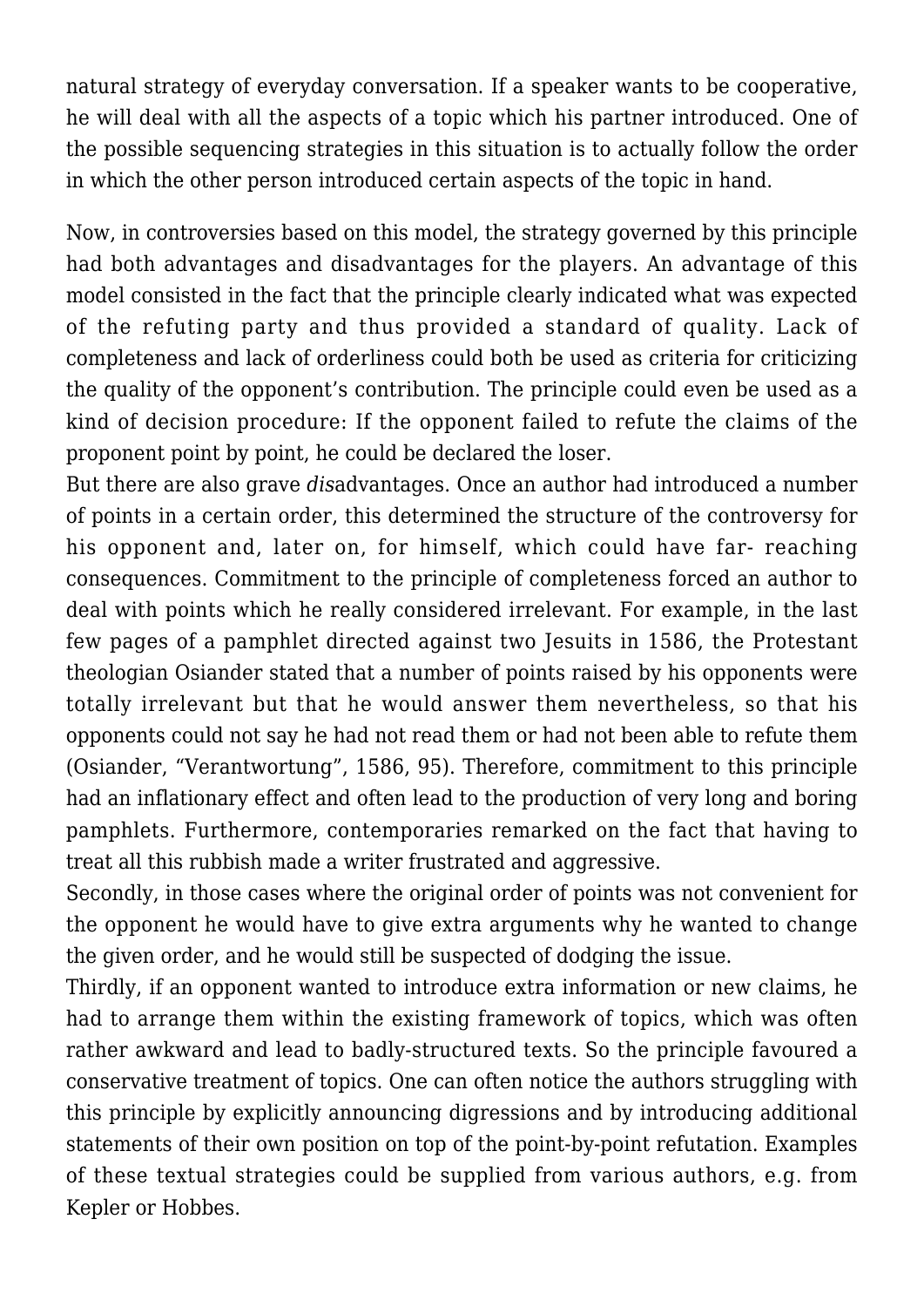Finally, it was very difficult for the readers to get the drift of the argument if they did not actually have the original text available at which the refutation was aimed. So the authors had to present the opponent's position before they could start their refutation, which was, of course, also a requirement of disputation rules. This was often not attractive for the writer of a refutation, and it made classical pamphlets rather difficult reading.

So, generally speaking, the disadvantages of the point-by-point procedure, rigidly applied, seem to outweigh the advantages. This example shows how a basically sound principle may be self-defeating in the long run if it is applied too restrictively. One way out for a writer was to use a different genre of text altogether, where he could free himself of the requirements of the point-to-point procedure, e.g. in an open letter where he could address exactly those points which he considered relevant for his cause (e.g. A.H. Francke, "Beantwortung", 1706, cf. Fritz/Glüer 2001). This is also – at least partly – true of the shorter forms of critical text which became characteristic of the new journals by the end of the 17th century.

Still, pamphlets of the traditional type continued to be written by the end of the 18th century, although they must have looked somewhat old-fashioned to the contemporaries (cf. the lengthy works of the theologian Semler, e.g. Semler 1772), and the principle was also mentioned as a standard of quality for academic polemics during this period. Up to the present day we can find examples of the point-by-point procedure in academic writings, and we can even find traces of this traditional principle in controversies on the internet, when an author complains that his opponent did not take up all the important arguments in his favour.

## 5. *Politeness principles*

The second kind of principle I want to discuss in some more detail is principles of politeness. Now the history of politeness in the Early Modern age is a large topic in its own right, and I cannot go into it here in any detail. For a general outline of relevant developments in this period cf. Beetz (1990), Beetz (1999), and Gierl (1997). Useful information on the relationship between civility and science can be found in Shapin (1994).

In this paragraph I shall restrict myself to presenting a few observations on politeness in 16th and 17th century controversies. In this period, at least in Germany, Christian ideals formed an important source of principles forbidding face-threatening acts. In 1586, the Jesuit Rosenbusch accused his opponent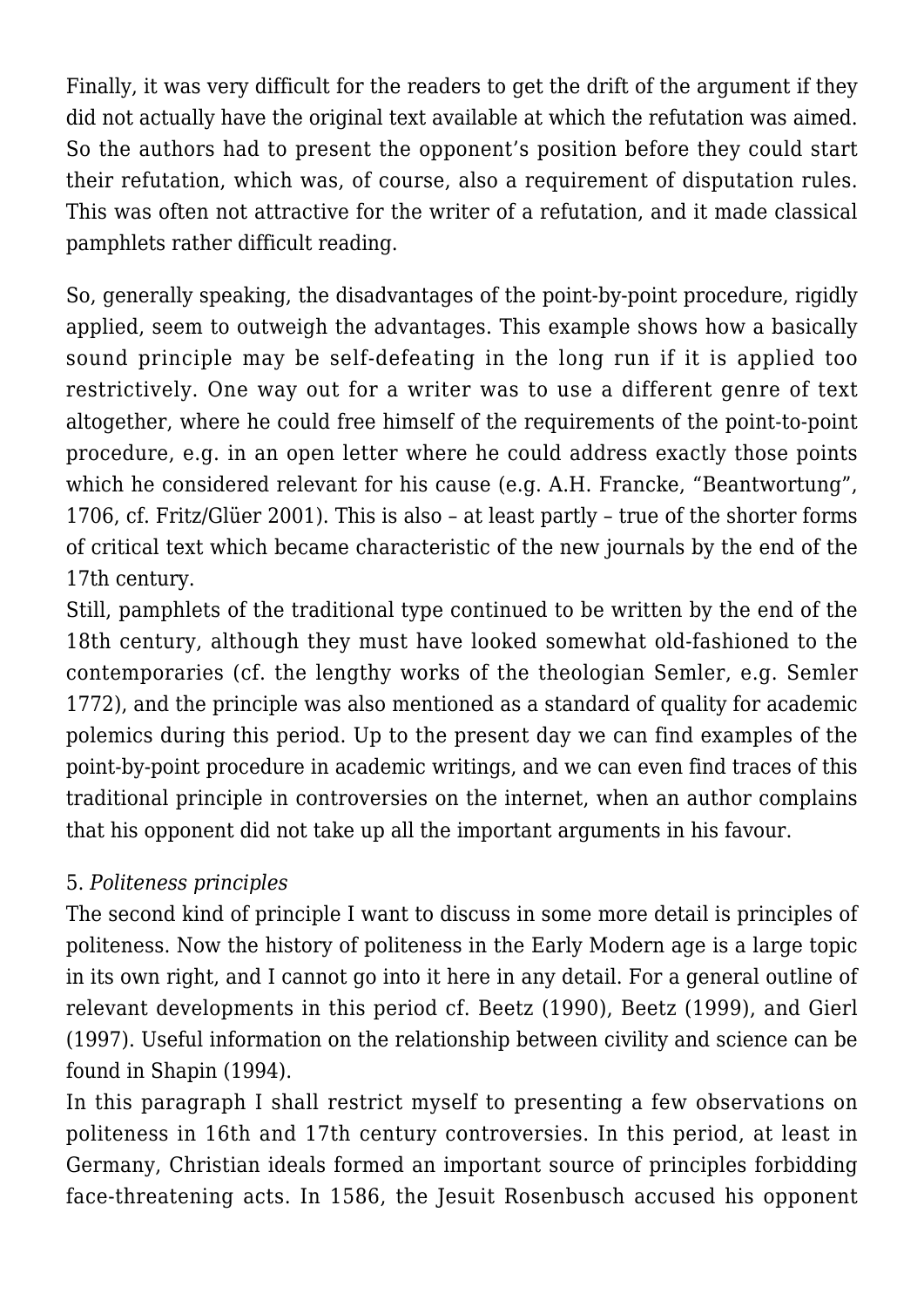Osiander of making fun of his opponents: "This secular and mocking manner of speech does ill behove a theologian, whoever he may be". ("Die Weltlich / spöttlich Art zu reden / stehet einem *Theologo,* er sey wer er wöll / nit woll an", Rosenbusch 1586, 6). Earlier on in my paper I mentioned the debate between Kepler and his friend Röslin, where Röslin explicitly stated that one should "defend one's position and refute one's opponent and criticize him not with insults and accusations / (as is nowadays the habit with wrong-headed scholars) but the way it behoves Christians to do, with friendliness and instruction / and I shall be and remain his friend / even though we disagree on various points." ("Da würd ich mich verantworten / vnd jhnen refutirn vnd straffen / nicht mit Lästern vnd schelten / (wie bey verkehrt Gelehrten jetzt der brauch ist) sondern wie sich Christten zu thun vntereinander gebürt mit freundligkeit vnd vnterweisung / vnd wil sein Freund sein vnnd bleiben / wenn wir schon in etlich Puncten einander zu wieder sein"; Röslin, "Diskurs" 1609, C ij b/C iij)

80 years later, we find a similar statement in the medical controversy between Gehema and Geuder (1688/89): "(A participant in a controversy) should treat his fellow-man in a friendly manner / and present his errors to him with proper modesty and meekness. […] It befits all reasonable people, especially Christians, to practice meekness in all their *conversation* as well as their lives in general." And this should apply especially to educated people, as he adds later on. ("daß er seinen Neben=Menschen glimpfflich *tractirt* / und mit gebührender Bescheidenheit und Sanfftmuth ihme seinen Irrthum vor Augen stelle. […] so stehet es ja allen und jeden vernünfftigen Menschen / sonderlich denen Christen wol an / daß sie in aller *Conversation*, in allem Leben und Wandel sich einer sanfftmütigen Art bedienen"; Geuder 1689, A4). The repeated use of the word *meekness* ("Sanftmut" in the German text) is of course an allusion to one of the seven Beatitudes which Christ taught in the Sermon on the Mount: "Blessed are the meek, for they shall inherit the earth" (Matthew 5,5).

What we have here is a family of principles which is definitely accepted in theory. In practice, however, religious principles did not prevent priests and other Christians in the 16th century from hurling most atrocious insults at their opponents. They called one another *calumniators, bloodthirsty criminals, poisonous spiders* and similar things. Although this kind of behaviour was frequently criticized, as my examples show, it still seemed to be accepted as a fact of life. Generally speaking, in the 16th and early 17th century people seem to have tolerated much more verbal aggression in controversies than we are used to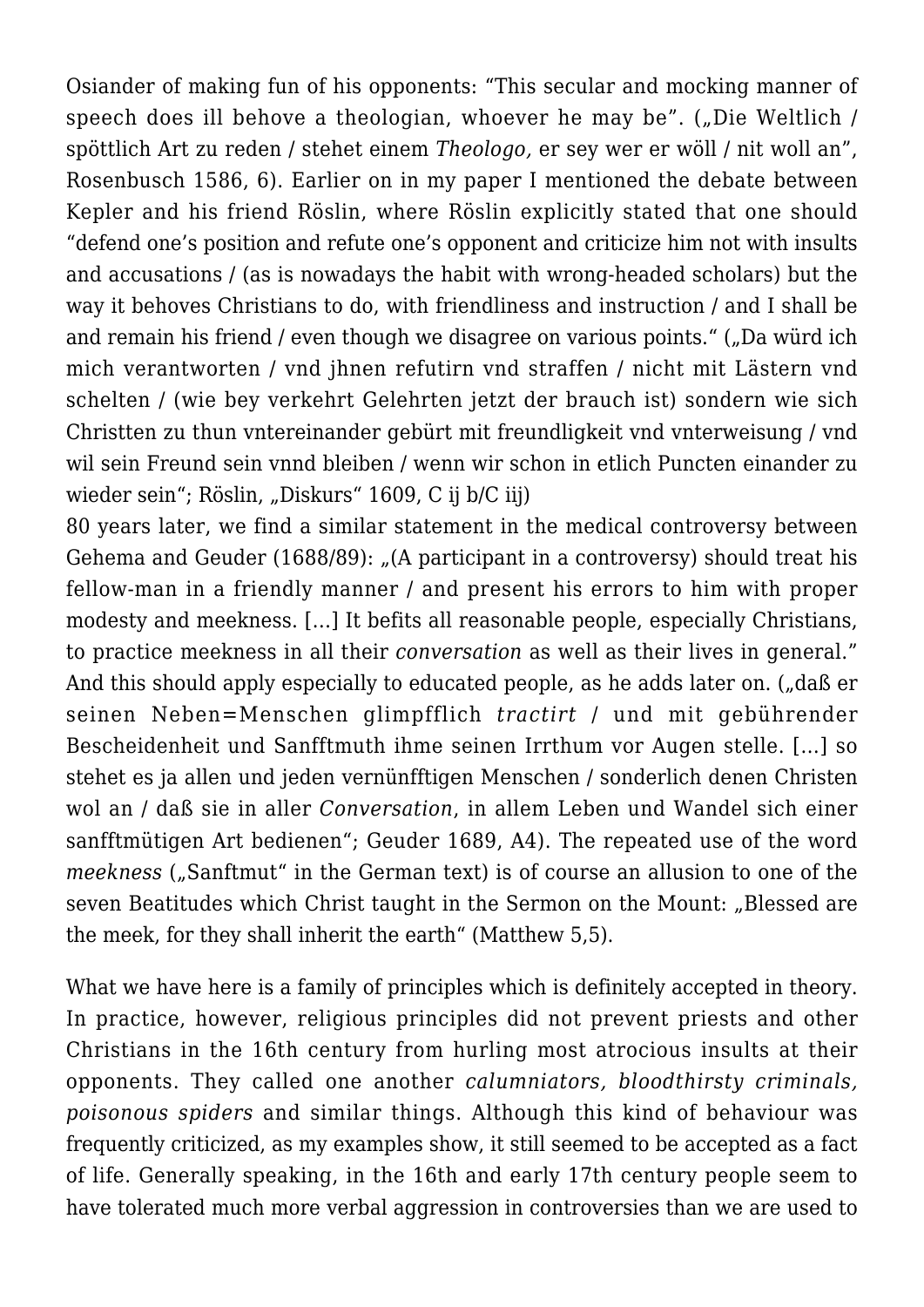in present-day controversies among academics.

By the middle of the 17th century, questions of polite conduct became an important issue in all European societies (cf. Beetz 1990), so it is not surprising that this question should also arise in the context of scholarly disputes. This new trend of politeness seems to have had two sources. On the one hand, there was the Christian tradition, which we already mentioned and which was partly strengthened, at least in Germany, by new religious movements like the Pietist movement. On the other hand there was a trend towards the cultivation of politeness which was founded on courtly traditions.

One representative of the Pietist movement who showed this hightened awareness of the defects of traditional polemical writing quite strongly, was August Hermann Francke. A striking aspect of his controversy theory is his view that pamphlets should primarily serve to edify, from which it follows that the worldly aggressiveness of traditional pamphlet writing had no place in religious argumentation. This view is expressed quite explicitly in one of his own pamphlets, which formed the end point of long controversy with an orthodox antagonist, Johann Friedrich Mayer: "Should anyone believe that I find pleasure in such [i.e. polemical] writings, he errs greatly; for my soul is disgusted by them: since I know and recognise in truth that railing, satirising and suchlike things which entice the worldly sense, whether they happen by mouth or in written form. in no way encourage true edification, which should be the only purpose even in pamphlets, by contrast they impede much good even in an otherwise just thing, equally, among other things, an attitude of derision is aroused and much unchristian gossip and godless ways are notably increased by it." ("Meynet iemand / daß ich an dergleichen [i.e. polemischen] Schrifften einen Gefallen habe / der irret sich weit; Denn meine Seele hat vielmehr einen grossen Eckel daran: sintemal ich weiß / und erkenne in der Wahrheit / daß durch railliren / satyrisieren / und dergleichen den irdischen Sinn kützelnde Dinge / sie geschehen mündlich oder schrifftlich / die wahre Erbauung / die doch auch in Streit-Schrifften der einige Zweck seyn solte / keineswegs befördert / hingegen viel gutes / auch bey einer sonst gerechten Sache / gehindert / der Spott-Geist bey anderm ebenmässig erreget / und mancherley unchristliches Geschwätz und gottloses Wesen dadurch mercklich vermehret wird"; Francke, "Verantwortung" 1707, 378). It is not surprising that in Francke's writings the principle of meekness ("Sanfftmut") is also frequently alluded to.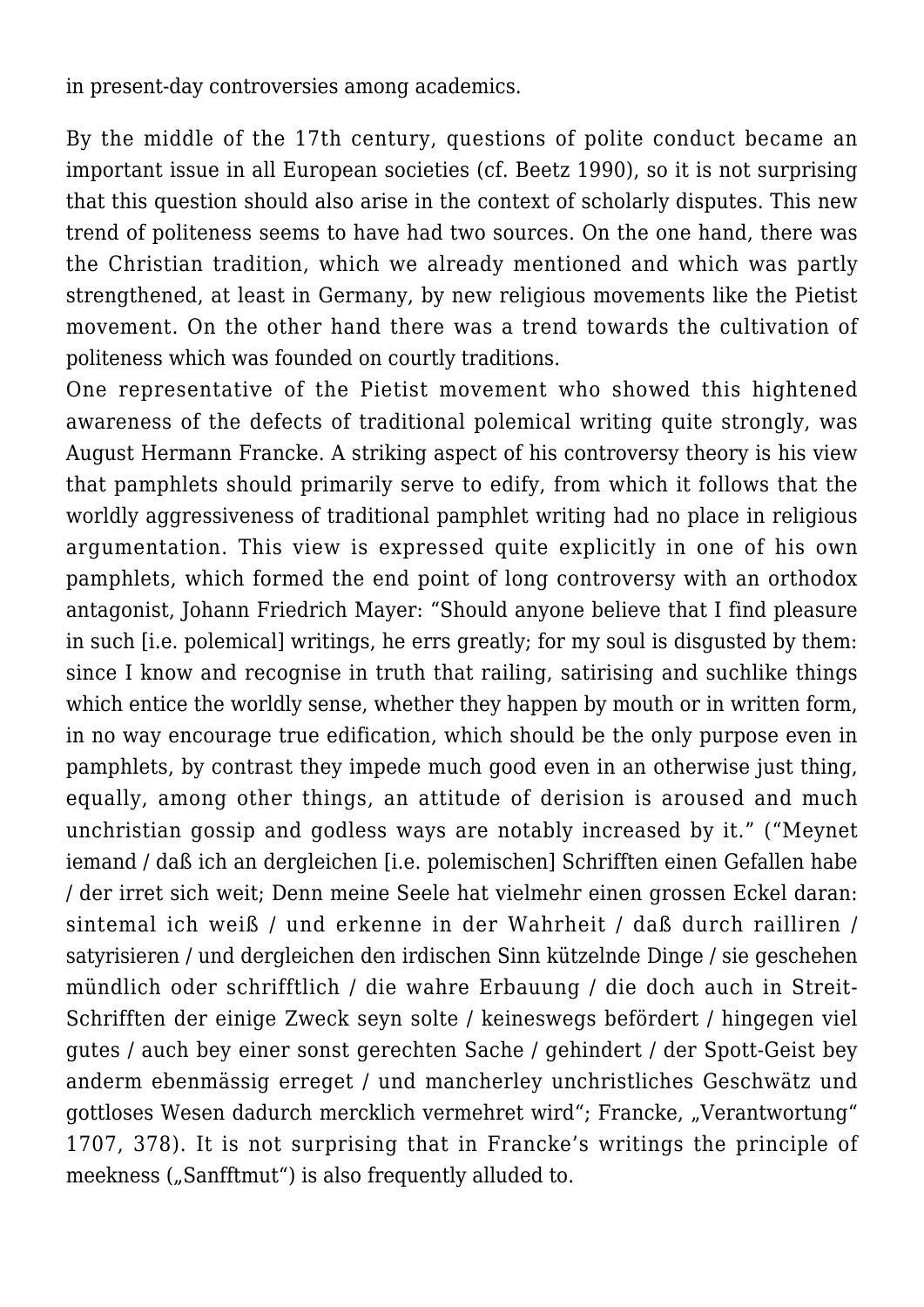By 1670, the question of scholarly conduct in controversies became a serious topic in its own right – in some cases a controversial topic – which was intimately connected to questions concerning the status and function of scholarly work in general (cf. Gierl 1997, 543ff.). According to Christian Thomasius and other contemporaries, educated persons should be fit to act in public office and at court. And in these surroundings cavilling and pedantical scholars were not acceptable. This kind of attitude was also present in contemporary books of manners (e.g. Hunold 1716, 50ff.). Shapin (1994, 114ff.) refers to similar views presented in English books of manners. Another factor discouraging traditional forms of controversy may have been the trend towards eclecticism as an epistemological attitude. Against this background, traditional procedures of disputation were now increasingly denounced as mere word battles ("logomachia") and sectarian bickering, and many authors developed a negative attitude towards this type of scholarly exchange and the aggressiveness which they considered inherent in this type of controversy. In the course of the 18th century, awareness of the inherent problems of the traditional point-by-point principle and the new discussion of politeness principles seem to have conspired to weaken the position of the disputation pattern as a scholarly form of communication and the pamphlet as its prototypical textual form. So we have here an example of a remarkable change in forms of communication which is closely linked to changes in communication principles.

## 6. *Conclusion*

To sum up the result of this study: There are both long-lasting traditions and remarkable changes in the history of communication principles. In order to analyze these forms of evolution we have to consider the principles in their contexts of justification and application, including the consequences of the commitment to these principles. This kind of analysis requires detailed study of a large corpus of historical texts. So there is still a lot of work to do for the Historical Pragmatics of controversies.

## NOTES

**[i]** cf. Fritz (1995), Gloning (1999), Fritz (2003).

**[ii]** Lists of communication principles for 18th and 19th century controversies in Germany can be found in Goldenbaum (2004, 111f.) and Dieckmann (2005, 118ff.).

**[iii]** Similar examples from Galileo and other philosophers and scientists are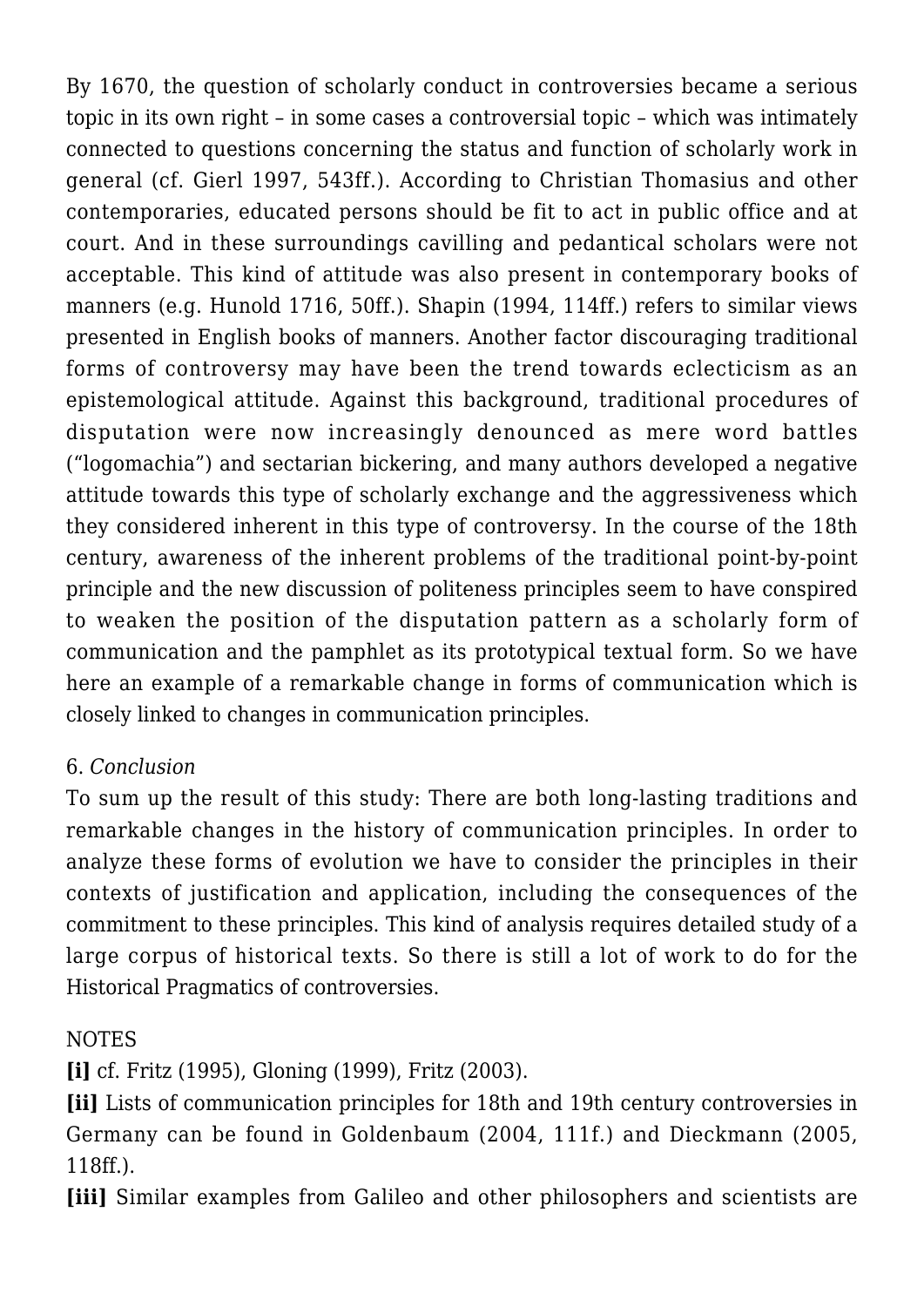mentioned in Biagioli (1993, 211f.).

#### REFERENCES

Biagioli, M (1993): *Galileo courtier. The practice of science in the culture of absolutism.* Chicago/London: University of Chicago Press.

Beetz, M.(1990): *Frühmoderne Höflichkeit. Komplimentierkunst und Gesellschaftsrituale im altdeutschen Sprachraum*. Stuttgart: Metzler.

Beetz, M. (1999): The polite answer in pre-modern German conversation culture. In: A.H. Jucker, G. Fritz & F. Lebsanft (Eds.): *Historical dialogue analysis* (pp. 111-166). Amsterdam/Philadelphia: Benjamins.

Dieckmann, W. (2005): *Streiten über das Streiten. Normative Grundlagen polemischer Metakommunikation*. Tübingen: Niemeyer.

Dascal, M. (1995): Strategies of dispute and ethics: Du tort and La place d'autruy. In: *Proceedings of the VI. Internationaler Leibniz-Kongress*, vol. 2 (Hannover 18-23 July 1994), pp. 108-116 .

Eemeren, F.H. van & Grootendorst, R. (1993): The history of the argumentum ad hominem since the seventeenth century. In: E.C.W. Krabbe, R.J. Dalitz & P.A. Smit (Eds.): *Empirical Logic and Public Debate. Essays in Honour of Else M. Barth* (pp. 49-68, Ch. 4), A,sterdam/Atlanta: Rodopi.

Eemeren, F.H. van, Grootendorst, R. & Snoek Henkemans, F. (2002): *Argumentation: Analysis. Evaluation. Presentation.* Mahwah, N.J./London: Lawrence Erlbaum.

Eemeren, F.H. van & Houtlosser, P. (Eds.) (2002): *Dialectic and rhetoric. The warp and woof of argumentation analysis*. Dordrecht/Boston/London: Kluwer.

Francke, A.W. (1706): Aufrichtige und gründliche Beantwortung Eines an ihn abgelassenen und hiebey abgedruckten Send-Schreibens […]. Halle: Gedruckt im Waysenhause. In: E. Peschke (Ed.)(1981): *A.W. Francke: Schriften und Predigten. Bd. I: Streitschriften* (pp. 231-263), Berlin/New York: de Gruyter.

Francke, August Hermann: Gründliche und Gewissenhaffte Verantwortung gegen Hn. D. Johann Friedrich Mayers […] harte und unwahrhaffte Beschuldigungen […]. In: E. Peschke (Ed.)(1981): A.W. Francke: *Schriften und Predigten. Bd. I: Streitschriften* (pp. 265-381), Berlin/New York: de Gruyter.

Fritz, G. (1995): Topics in the history of dialogue forms. In: A.H. Jucker (Ed.): *Historical Pragmatics* (pp. 469-498), Amsterdam/Philadelphia: Benjamins.

Fritz, G. (2001): Remarks on the pragmatic form of the Hobbes-Bramhall controversy. In: M. Dascal, G. Fritz, Th. Gloning, Y. Senderowicz (Eds.): *Controversies in the République des Lettres. Technical Report 1 : The Hobbes-*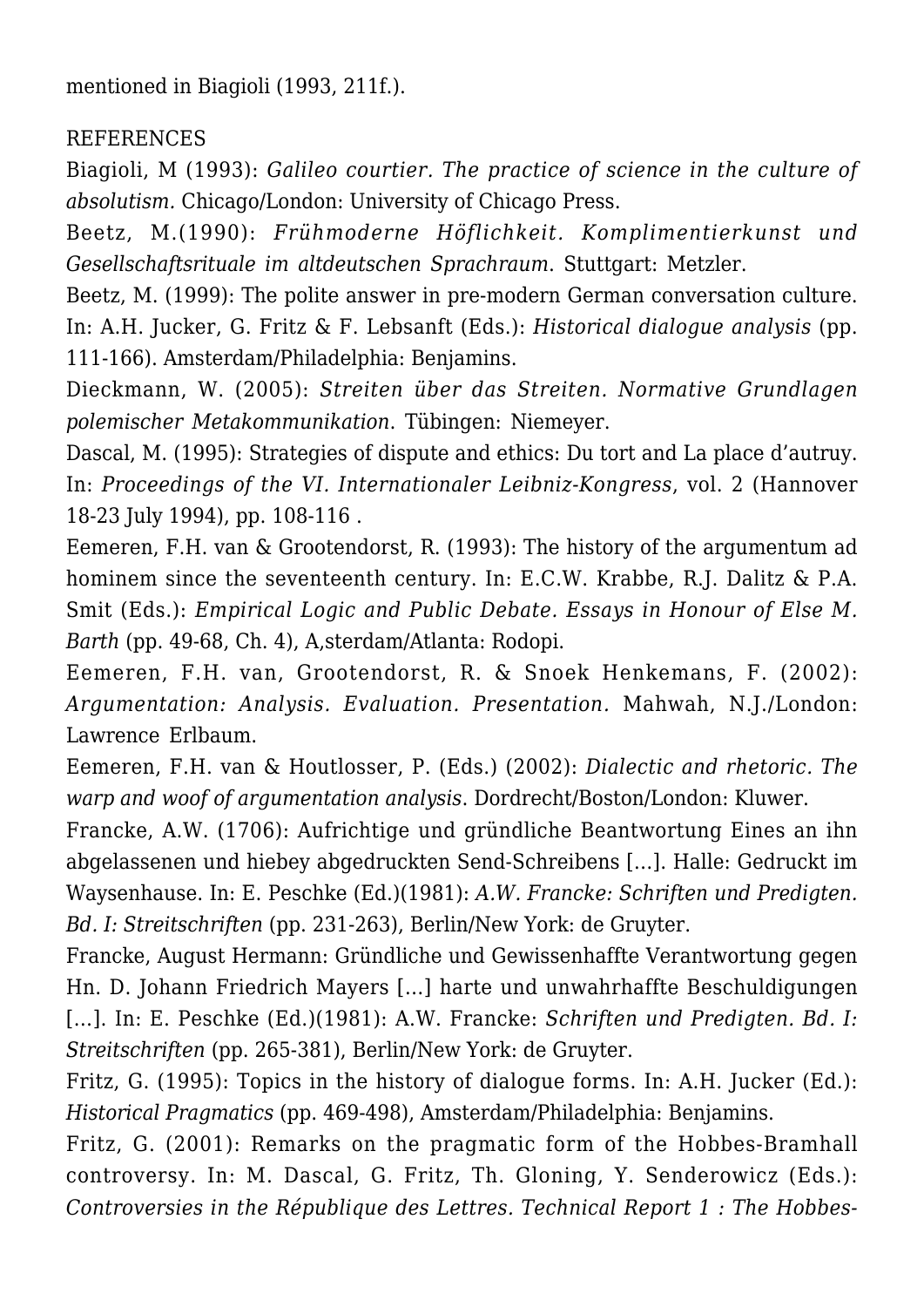*Bramhall Controversy* (pp. 5-24), Tel Aviv.

Fritz, G. (2003): Dialogical structures in 17th century controversies. In: Bondi, M. & Stati, S. (Eds.): *Dialogue Analysis 2000* (pp. 199-208). Tübingen: Niemeyer.

Fritz, G. (2005): On answering accusations in controversies. Studies in Communication Sciences. Special Issue: *Argumentation in Dialogic Interaction*, 151-162.

Fritz, G. & Glüer, J. (2001): The pamphlet and its alternatives c. 1700: A historical-pragmatic study of the final phase of the controversy between Johann Friedrich Mayer and August Hermann Francke (1706/ 1707). In: M. Dascal, G. Fritz, G., Th. Gloning & Y. Senderowicz (Eds.): *Controversies in the République des Lettres. Technical Report 4: Theological Controversies* (pp. 42-79), Gießen.

Gehema, Janus Abrahamus à (1688): *Grausame Medicinische Mord=Mittel/Aderlasse* […]. Brehmen. Reprint Lindua: Antiqua-Verlag 1980. Reprint Lindau: Antiqua-Verlag 1980.

Geuder, M. F. (1689): *Heilsame Medicinische Lebens=Mittel/Denen grausamen Medicinischen Mord=Mitteln […] Entgegen gesetzt […].* Ulm: Georg Wilhelm Kühn. Reprint Lindau: Antiqua-Verlag 1980.

Gierl, M. (1997): *Pietismus und Aufklärung. Theologische Polemik und die Kommunikationsreform der Wissenschaft am Ende des 17. Jahrhunderts.* Göttingen: Vandenhoeck & Rupprecht.

Gloning, Th. (1999): The pragmatic form of religious controversies around 1600. A case study in the Osiander vs. Scherer & Rosenbusch controversy. In: A.H. Jucker, G. Fritz & F. Lebsanft (Eds.): *Historical dialogue analysis* (pp. 81-110), Amsterdam/Philadelphia: Benjamins.

Goeze, J.M. (1778): Etwas Vorläufiges gegen des Herrn Hofraths Leßings mittelbare und unmittelbare feindselige Angriffe […]. In: E. Schmidt (Ed.)(1893): *Goezes Streitschriften gegen Lessing* (pp. 1-72). Stuttgart: Göschen.

Goldenbaum, U. (2004): Die öffentliche Debatte in der deutschen Aufklärung 1697-1796. In: U. Goldenbaum (Ed.): *Appell an das Publikum. Die öffentliche Debatte in der deutschen Aufklärung 1697-1796* (pp. 1-118), Berlin: Akademie Verlag.

Grice, P. (1989): *Studies in the way of words.* Cambridge, Mass.: Harvard University Press.

Hamblin, C.L. (1970): *Fallacies.* London: Methuen.

Hobbes, Th. (1656): The questions concerning liberty, necessity, and chance, clearly stated and debated between Dr. Bramhall, Bishop of Derry, and Thomas Hobbes of Malmesbury. London. In: *The English works of Thomas Hobbes of*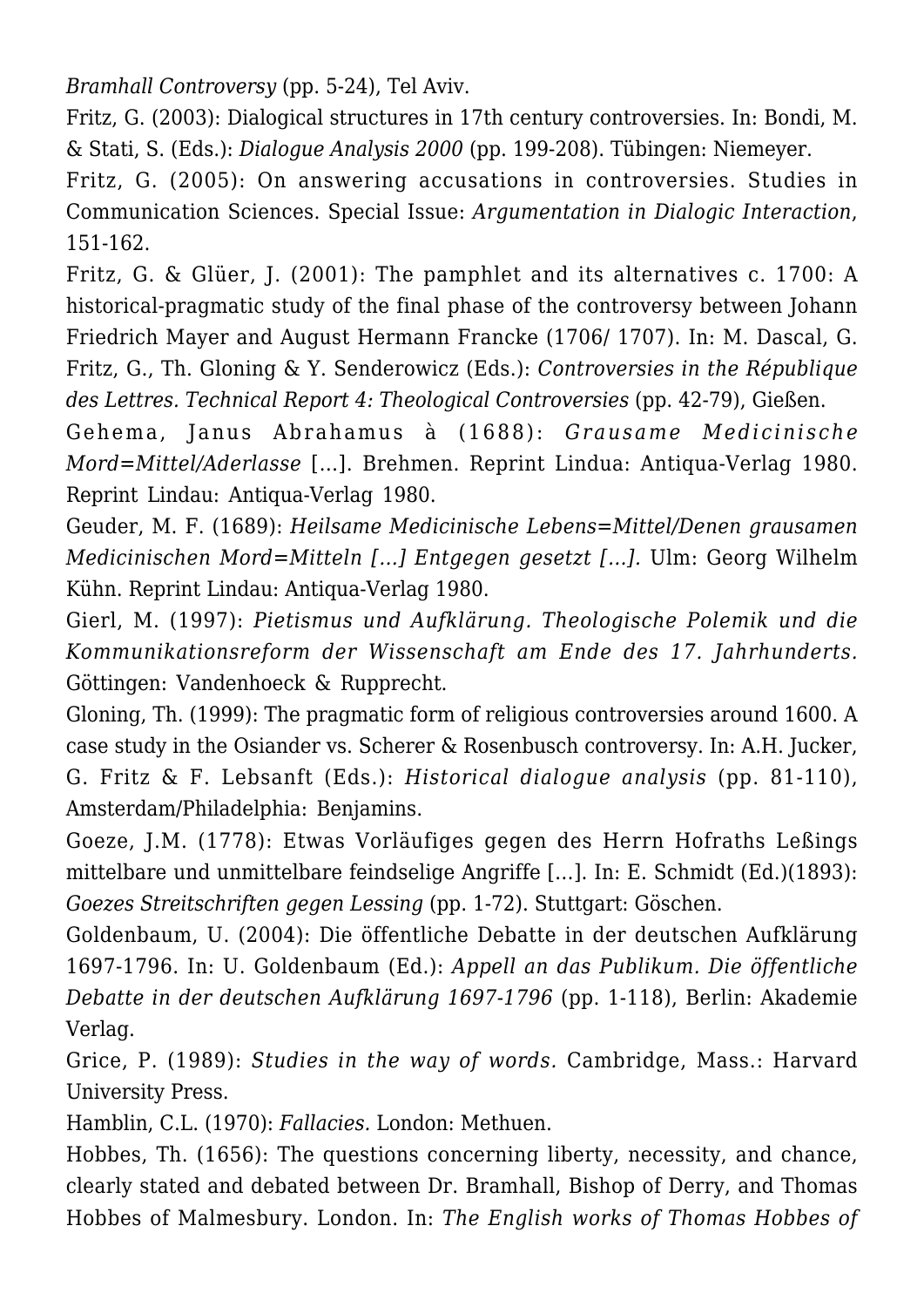*Malmesbury, now first collected and edited by Sir William Molesworth,* Bart. Vol. V (pp. 1-455), London 1841. Reprint Aalen: Scientia 1962.

Hunold, C.F. (1716): *Die Beste Manier in Honnêter Conversation […] verfertiget von Menantes*. Hamburg: Fickweiler.

Hintikka, J. (1986): Logic of conversation as a logic of dialogue. In: R.E. Grandy & R. Warner (Eds.): *Philosophical grounds of rationality* (pp. 259-276),

Jardine, N. (1984): *The birth of history and philosophy of science. Kepler's A defense of Tycho against Ursus*. With essays on its provenance and significance. Cambridge: Cambridge University Press.

Kasher, A. (1976): Conversational maxims and rationality. In: J. Kasher (Ed.): *Language in focus: Foundations, methods and systems* (pp. 197-216),

Kepler, J. (1610): Tertivs interveniens. Das ist/ Warnung an etliche Theologos, Medicos vnd Philosophos […]. Frankfurt a. M.: G. Tampach. In: Kepler, J.: *Gesammelte Werke. Band 4. Hg. von M. Caspar und F. Hammer.* München 1941, 147-258.

Leibniz, G. W. (2006): *The Art of controversies.* Translated and edited, with an introductory essay and notes, by Marcelo Dascal with Quintin Racionero and Adelino Cardoso. Wien/New York: Springer.

Locke, J. (1689): An essay concerning humane understanding. London: Awnsham & Churchil. In: P.H. Nidditch (Ed.)(1975): *John Locke. An essay concerning human understanding*. Oxford: Clarendon Press.

Osiander, L. (1586): *Verantwortung/ Wider die zwo Gifftspinnen/ Georgen Scherern/ vnd Christophorum Rosenbusch* […].Tübingen: Gruppenbach.

Röslin, H. (1609): *Historischer/ Politischer vnd Astronomischer naturlicher Discurs von heutiger zeit Beschaffenheit* […] Straßburg: Conrad Scher & Paul Ledertz.

Rosenbusch, Ch. (1586): *Antwort vnd Ehrerrettung auff die Ehrnrürig im Rechten vnnd Römischen Reich verbottne Schmachschrifft Lucae Osiandri* […] Ingolstadt: Sartorius.

Semler, J. S. (1772): *Abhandlung von freier Untersuchung des Canon. Zweiter Theil. Nebst Beantwortung einiger Recensionen des ersten Theils.* Halle: Hemmerde.

Shapin, St.(1994): *A social history of truth. Civility and science in seventeenthcentury England.* Chicago/London: University of Chicago Press.

Thomasius, Jakob (1670): *Erotemata Logica pro incipientibus. Acceßit pro adultis Processus disputandi*. Lipsiae: Frommanni.

Walton, D. (1997): *Appeal to expert opinion. Arguments from authority*. University